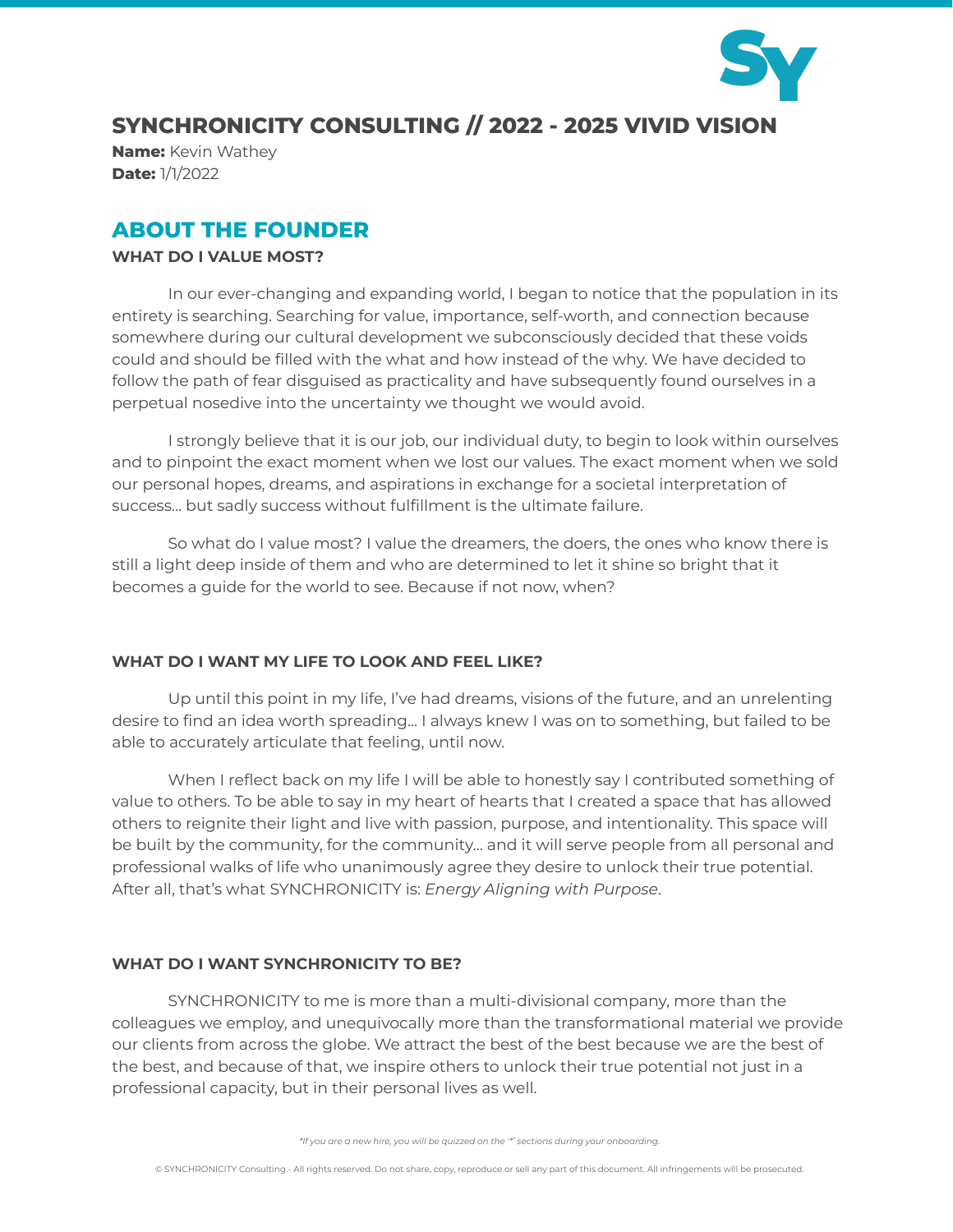

# **2025 // VIVID VISION**

The following is my Vivid Vision. Creating a Vivid Vision brings the future into the present, so we can have clarity on what we are building now. It is a detailed overview of what SYNCHRONICITY will look like, feel like, and act like three years out--by January 1st, 2025. Sharing it with others helps it become reality! Because of the clarity Vivid Visions provide, CEOs globally are using them instead of traditional mission statements.

## **WHAT I DO**

*Why* I "do what I do" is simple and clear--I *love* helping people find their light and live passionate, purposeful, and intentional lives and seeing the positive ripple effect spread throughout their own communities.

## **MY PROGRAMS FOR 2025**

SYNCHRONICITY Consulting was created to help impact-driven entrepreneurs create a positive ripple effect in their communities by teaching them how to effectively grow their business(s) online and move from operator to owner. Our mission is to redefine what it means to be an online consultancy and to ceaselessly raise the standards clients should expect from a results-driven business model. It's one thing to be world-class, and another to always be innovating. Our ever-expanding course catalog continually provides the most intimate & transformational experiences business owners have ever had… ones that cannot be replicated.

Our programs are created from a deep understanding of human psychology and an over-promise, over-deliver mentality, and because of this, we are able to routinely take businesses from 0-7-figures over the course of a single year. After all, success leaves clues and we've cracked the code on creating reliable and predictable success for our clients by systemizing our own processes that guarantee results.

Our colleagues are our warriors and I define the difference between a warrior and the ordinary in that the warrior sees everything as an opportunity for growth and remains in constant competition with oneself… the ordinary sees everything as either a blessing or a curse. Because we understand the importance of continued growth and community, we routinely host company-wide offsites as well as attend conferences and seminars put on by some of the most notable speakers in their respective industries.

I strongly believe that the effect you have on others is the most valuable currency there is and I personally vow to always make decisions that will impact the overall trajectory of SYNCHRONICITY from a place of complete understanding and clarity. In our courses, our sole focus is those we're most qualified to serve which allows us to focus on the top 20% and avoid devaluing our communities. This, in turn, increases our demand, our price, and our ability to provide support at the highest level.

We always do what is right, raise the vibration of others around us and work to change the world… not from the outside in, but from the inside out.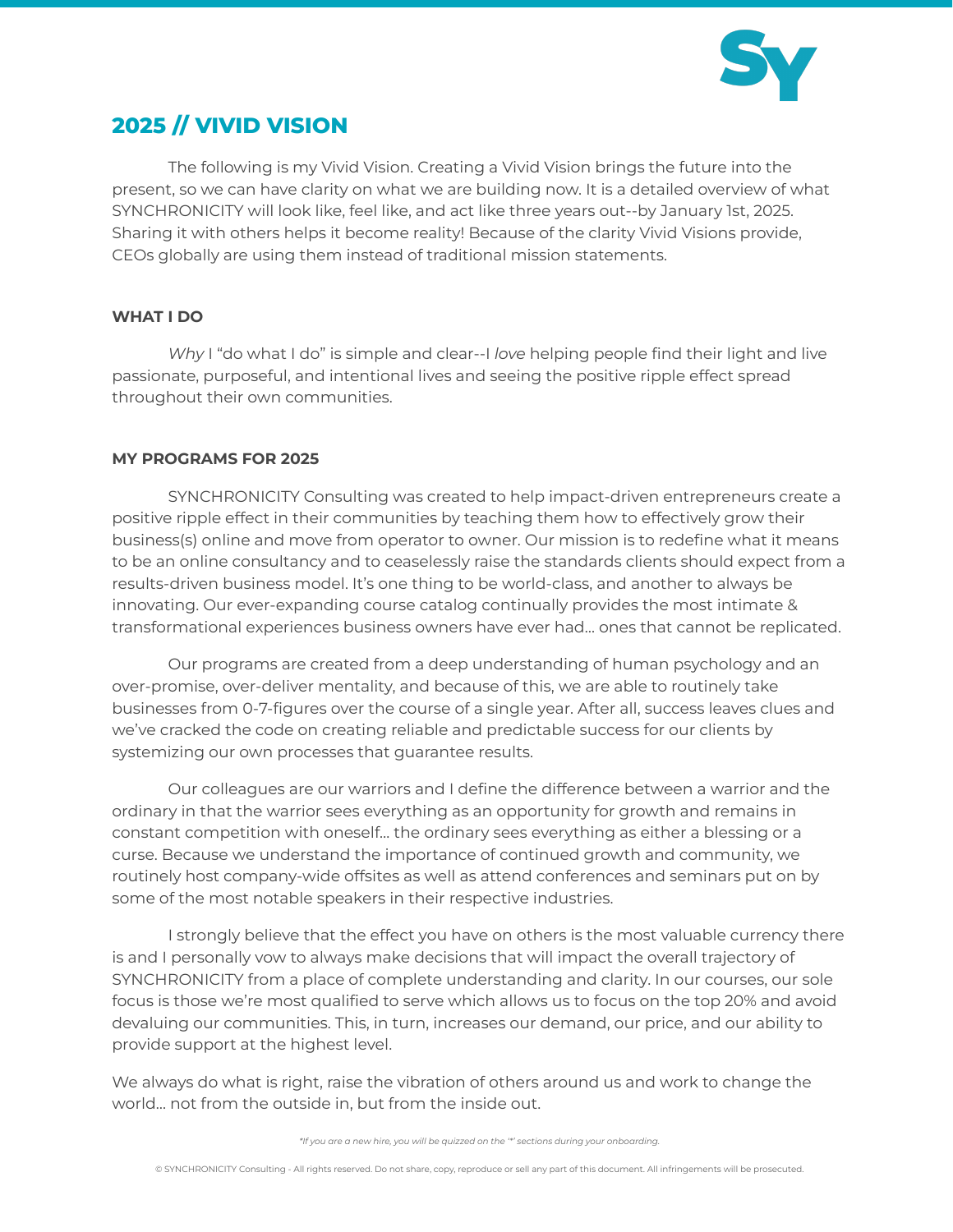

#### **UNIQUE PROGRAMS**

Our digital courses and Zoom facilitated consulting bring in over \$1 million dollars per month, making us an 8-figure business from consulting revenue alone, and we attract clients who are international leaders in their space. Our Front-End signature program, The Mindful Method, routinely gets awarded as the most transformational online business accelerator and our Back-End program, ALIGN Mastermind, has a 50% Front-End client enrollment rate and 92% of our Back-End clients renewed for a second year.

#### **RETENTION**

Over 80% of our clients become raving fans because of our Over Promise, Over Deliver mentality, and they know we consider them part of our SYNCHRONICITY Family. We find ourselves having to host more international masterminds and retreats every year because our ALIGN Mastermind client list continues to grow while maintaining a 92% retention rate. Those who leave only do so because they have successfully graduated from all of our programs and they routinely check-in, invite our team to speak at their events and attend our personal development retreats, events & seminars.

As a company, the umbrella theme is that we hire slow and fire fast, but it's so much more than that. I and those in charge of hiring have become extremely adept at uncovering why people do the things they do, and because of this, we are able to ask very skilled questions during the interview phase to uncover exactly how someone will respond to specific situations. Because of this, the colleagues we do hire stay for a minimum of 5+ years and they recognize the limitless lateral & vertical potential that they have within the company as a whole.

#### **LEADERSHIP**

Clients say that we hold them extremely accountable to ensure they are living a congruent life and that we pull out all of the steps necessary to ensure they successfully attain their goals. This is why we continually create raving fans and our client success rate is so high.

My colleagues routinely thank me for my unrelenting dedication to developing myself as a leader and I recognize that it's my lifelong student mentality that allows me to always show up for them in ways that effectively help them grow exponentially as well.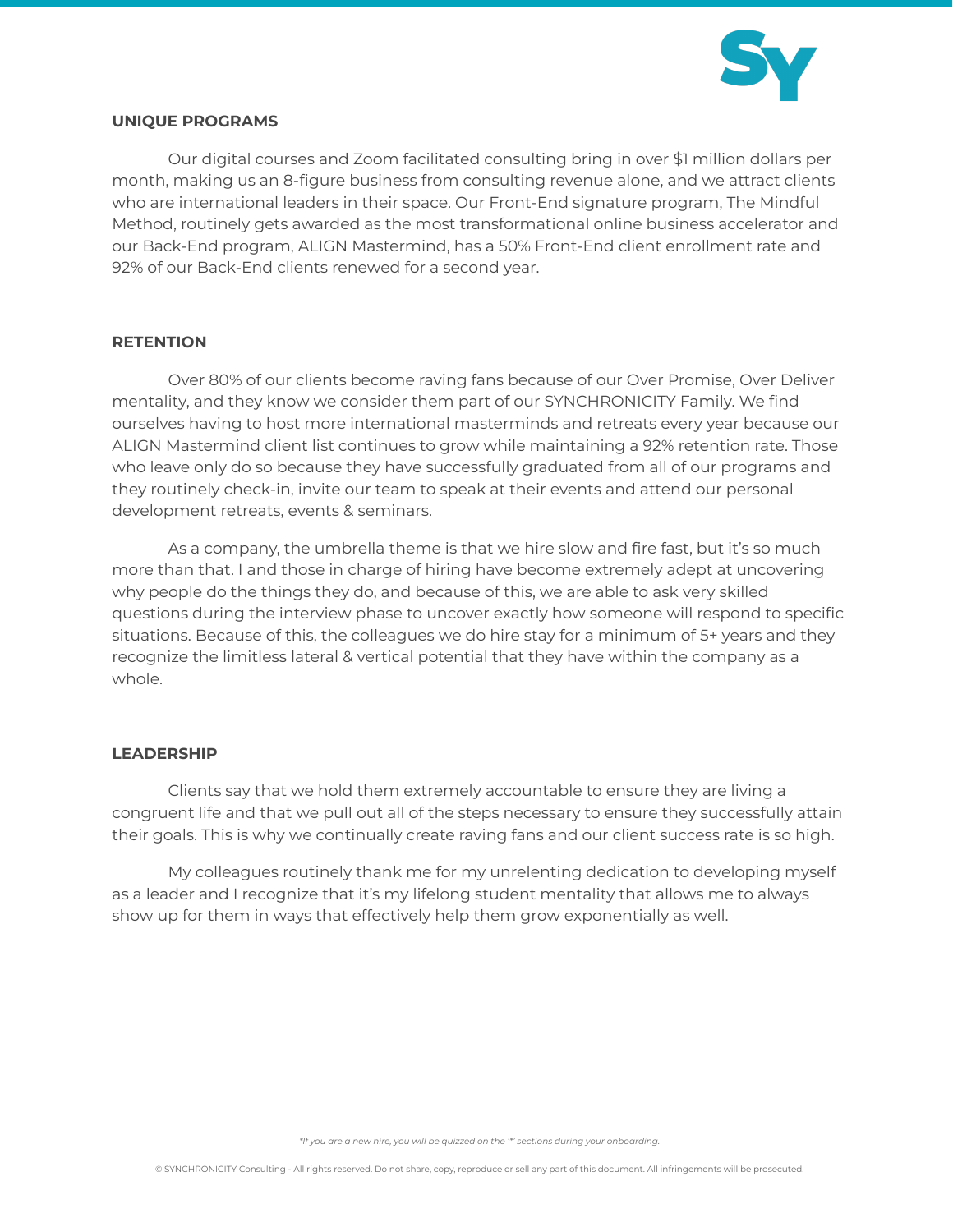

#### **COMMUNICATION**

People trust me because I always communicate honestly... I am a man of my word and integrity. I made a decision years ago that I don't need to be liked, but I do need to improve the lives of everyone I come in contact with… myself and my team most importantly.

I have become a personal brand because of my ability to always address the seldom spoken about difficult topics and my ability to communicate so succinctly and precisely is what has allowed me to sign multi 6-figure clients and be invited to speak at leadership, entrepreneurship & mindfulness conferences that garner national and international attention.

#### **CLIENT SATISFACTION**

My colleagues are very clear about what I promise and say that I over-deliver with every interaction. Because I trust them, I choose to empower my colleagues to make decisions on behalf of the company by having them ask three simple questions.

\*If the answer to all three is a definitive "Yes", they are free to innovate however they see fit...

- 1. Is this decision in alignment with our dedication to upholding our unequivocal beliefs?
- 2. Does this decision allow us to better serve our clients?
- 3. Does this decision grow or maintain our profitability?

#### **MEDIA**

The media frequently approaches me to speak at seminars, events & on podcasts as well as cites me in the articles and blogs because our team has transformed SYNCHRONICITY into an industry leader and we have provided an exceptional example of how mindful and intentional business can and should be.

#### **PROFITABILITY**

My willingness to face financial fears head-on and learn the ins and out's of the different financial opportunities has allowed us to grow at an exponential rate. We continually double our revenue year over year and my team has an extremely knowledgeable understanding of different financial models which has set us and the future division of SYNCHRONICITY up for success.

We currently operate with a 30% profit margin, and that is after factoring in our extensive reinvestments back into the business. This solid financial foundation is one of the key driving forces behind our hockey stick growth and continued success.

*\*If you are a new hire, you will be quizzed on the '\*' sections during your onboarding.*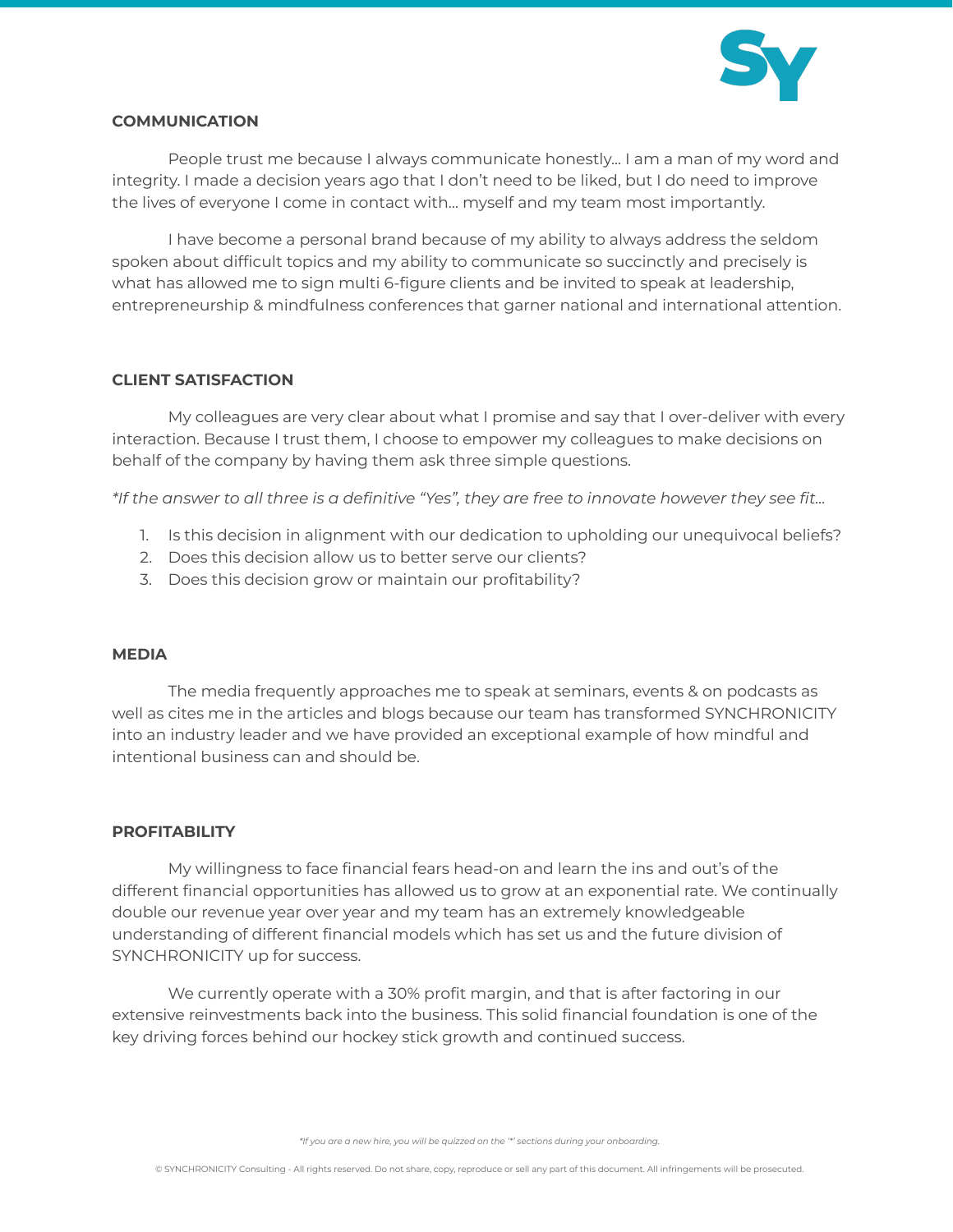

### **MY MENTORS**

I choose to be extremely resourceful and I have never let a lack of resources hold me back from mentoring under the world's best… because, in order to be better than the best, you need to first learn from the best.

I, and my team, consistently connect and learn from experts at the top of their field and choose to have a lifelong student mentality. This allows us to remove E.G.O. *(everybody's greatest obstacle)* from the equation and consistently innovate on a level that few will ever truly experience. I personally study passionately what great industries and companies do as well as how they do it and am known as an exceptionally passionate facilitator because of how many people I've been lucky enough to network with and call on a regular basis.

My dedication to integrity, accountability, and authentic leadership is what allows me to continue to accelerate my personal growth and that of my network as well.

#### **BALANCE**

I am dedicated to continuously developing and implementing mindful systems that provide the highest standards of quality to our members while allowing myself and my colleagues much-needed time away from work. I provide generous health insurance, incentives, and bonuses to all of my full-time colleagues in ways designed to enrich their lives through worldly experiences.

#### **HOW I FEEL**

Today and every day I choose to wake up grateful, passionate and fulfilled… because of this I live my life in a continuous connection with my beautiful state that is free of suffering. I know that the impact you have on others is the greatest currency there is and I approach every day as an opportunity to align my energy with purpose which allows others to do the same.

I told my mother just days before she passed away that she would "live vicariously through me" and today I cannot express the level of beauty I experience daily because I know that she is looking down on me, proud of what I've accomplished and most importantly, who I've become.